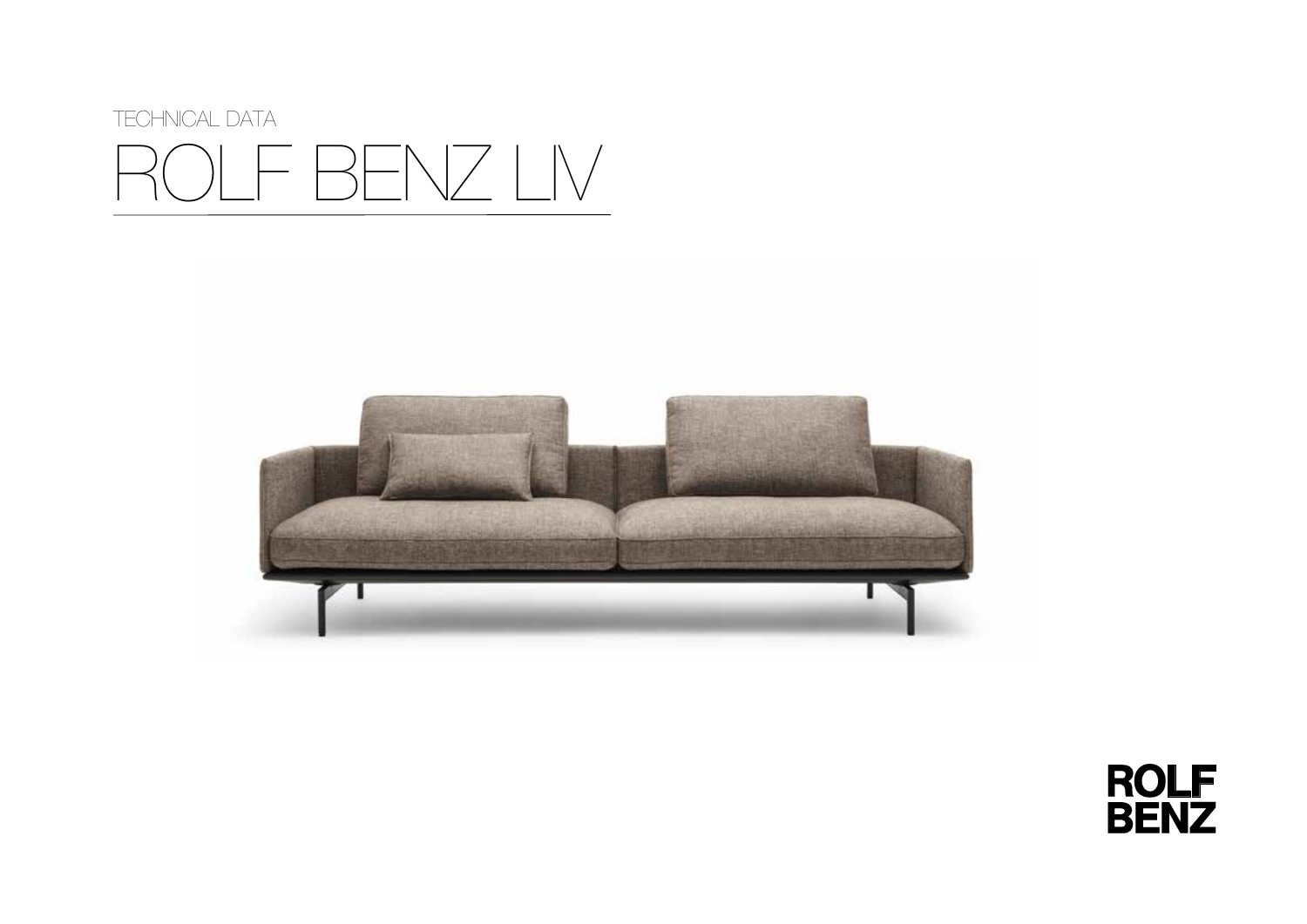- Seat made of polyurethane foam, built up in layers and coordinated in different thicknesses and hardnesses, covered with a pad consisting of 20 % viscose foam and 80 % microfibres
- Spring system: Glass fibre-reinforced plastic female connectors
- Back with wooden frame inside
- Back pad in polyurethane foam
- Upholstery cover glued-on non-woven polyester
- Down-like backrest cushions comprising compartments with a filling made of 100 % microfibres and a supporting core made of polyurethane
- Frame Smooth aluminium, powder-coated, matt:
- RAL 9017 Traffic black
- RAL 7022 Umbra grey
- Marrone metallic
- Seat height options 42 cm or 45 cm



Seat heights available



Wave formation and depressions in the seat area are una-<br>voidable, due to comfort and design reasons, even in high<br>quality Rolf Benz upholstered furniture. voidable, due to comfort and design reasons, even in high quality Rolf Benz upholstered furniture. All measurements are approximate.

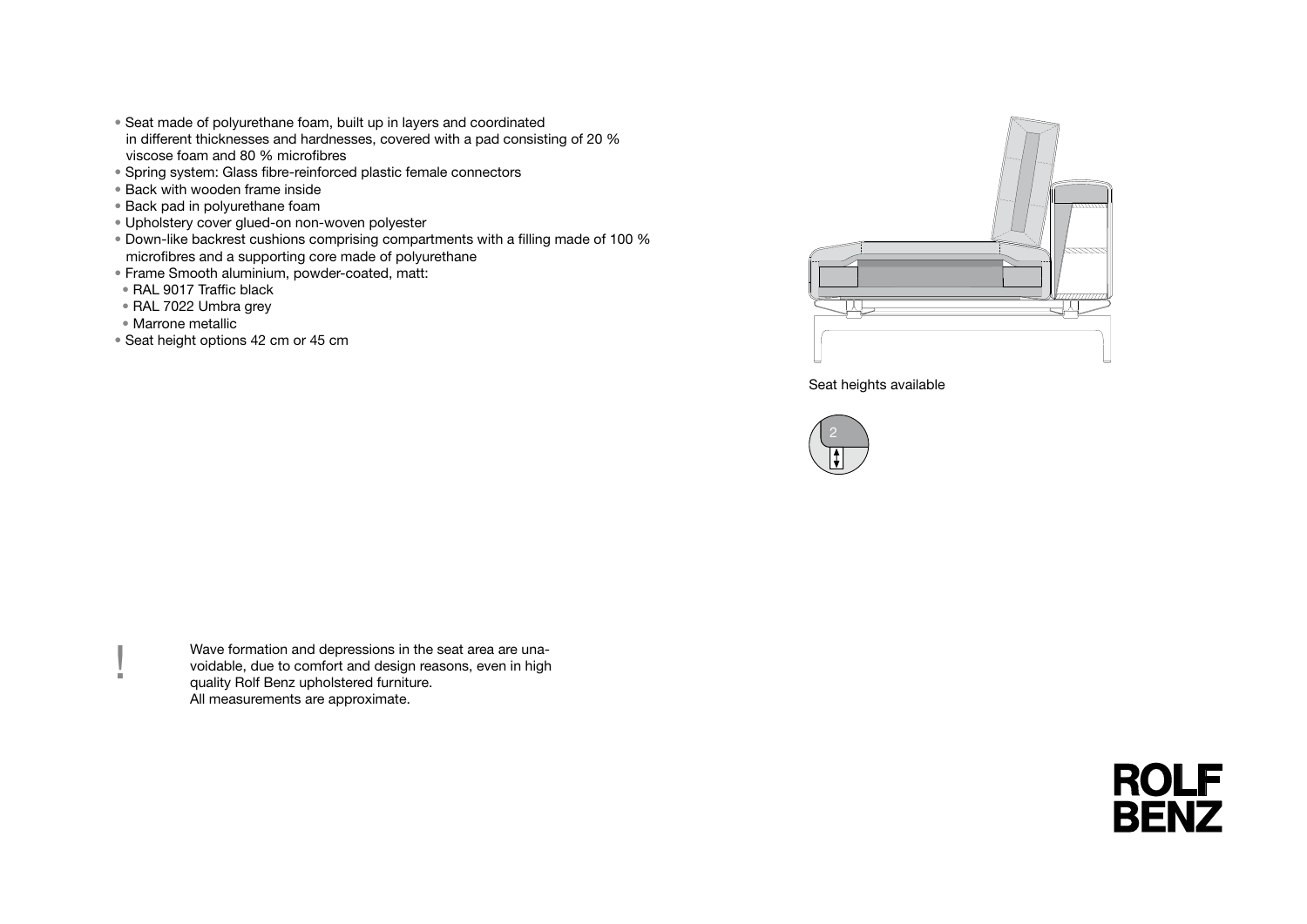

Frame



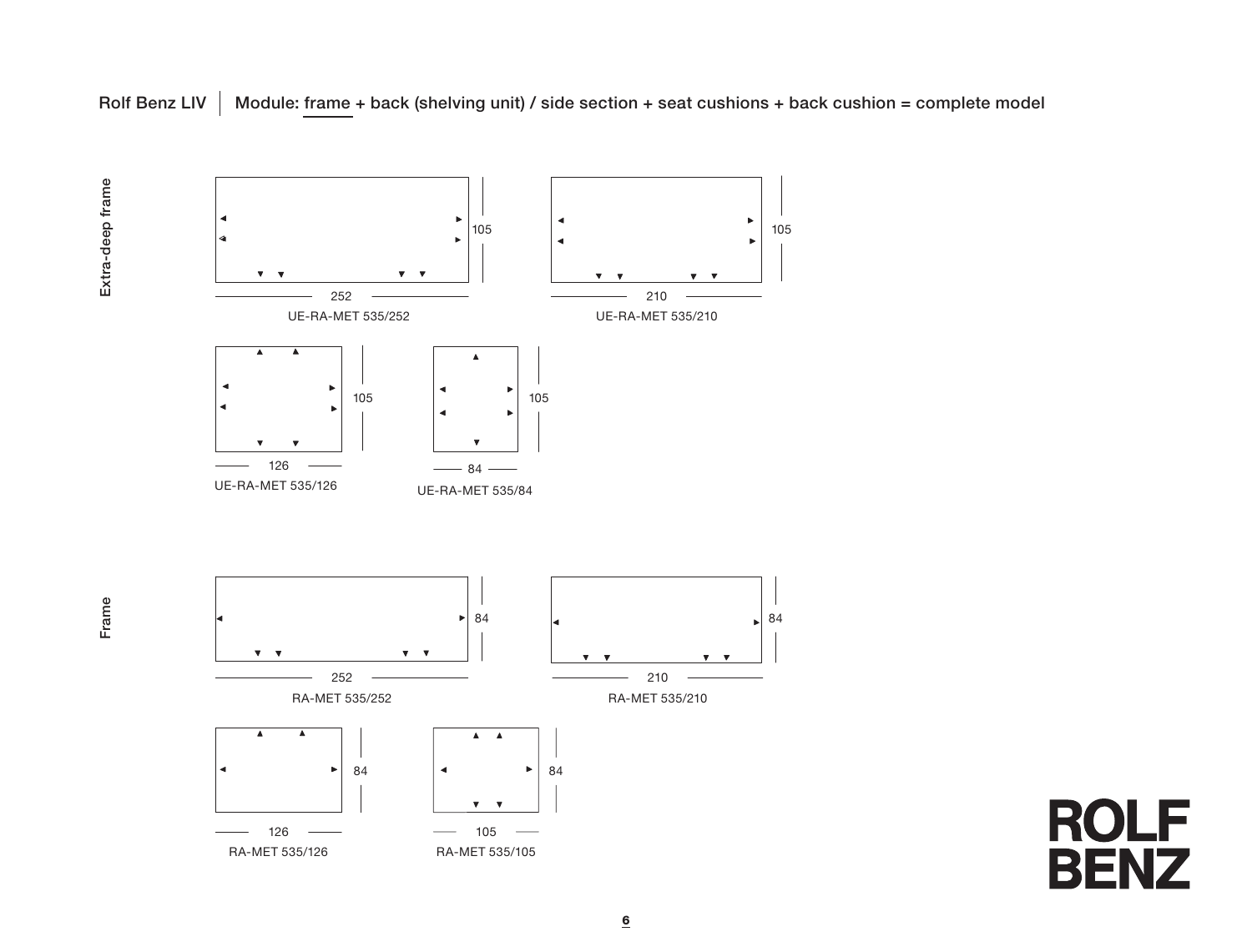# Rolf Benz LIV  $\parallel$  Module: frame + back (shelving unit) / side section + seat cushions + back cushion = complete model



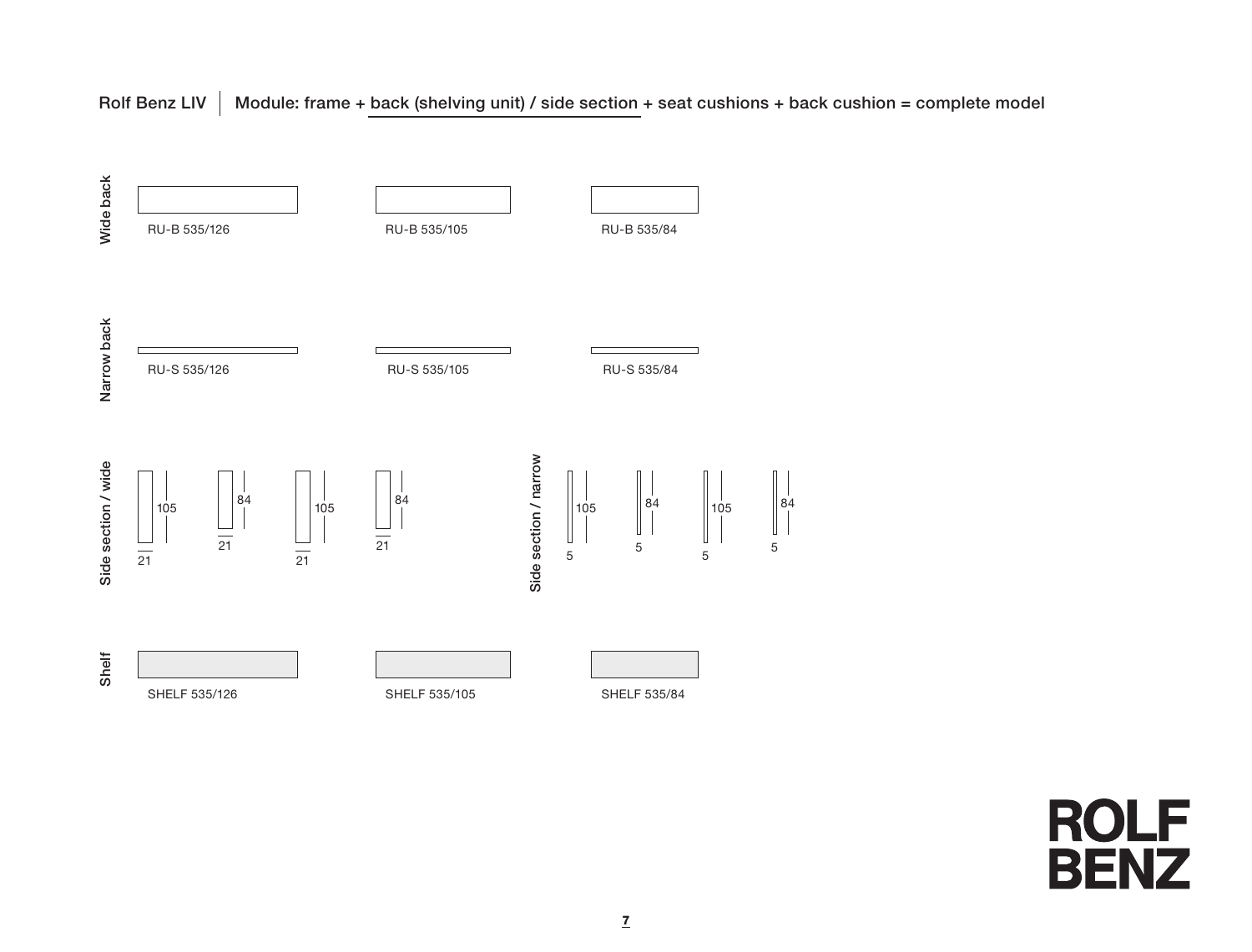



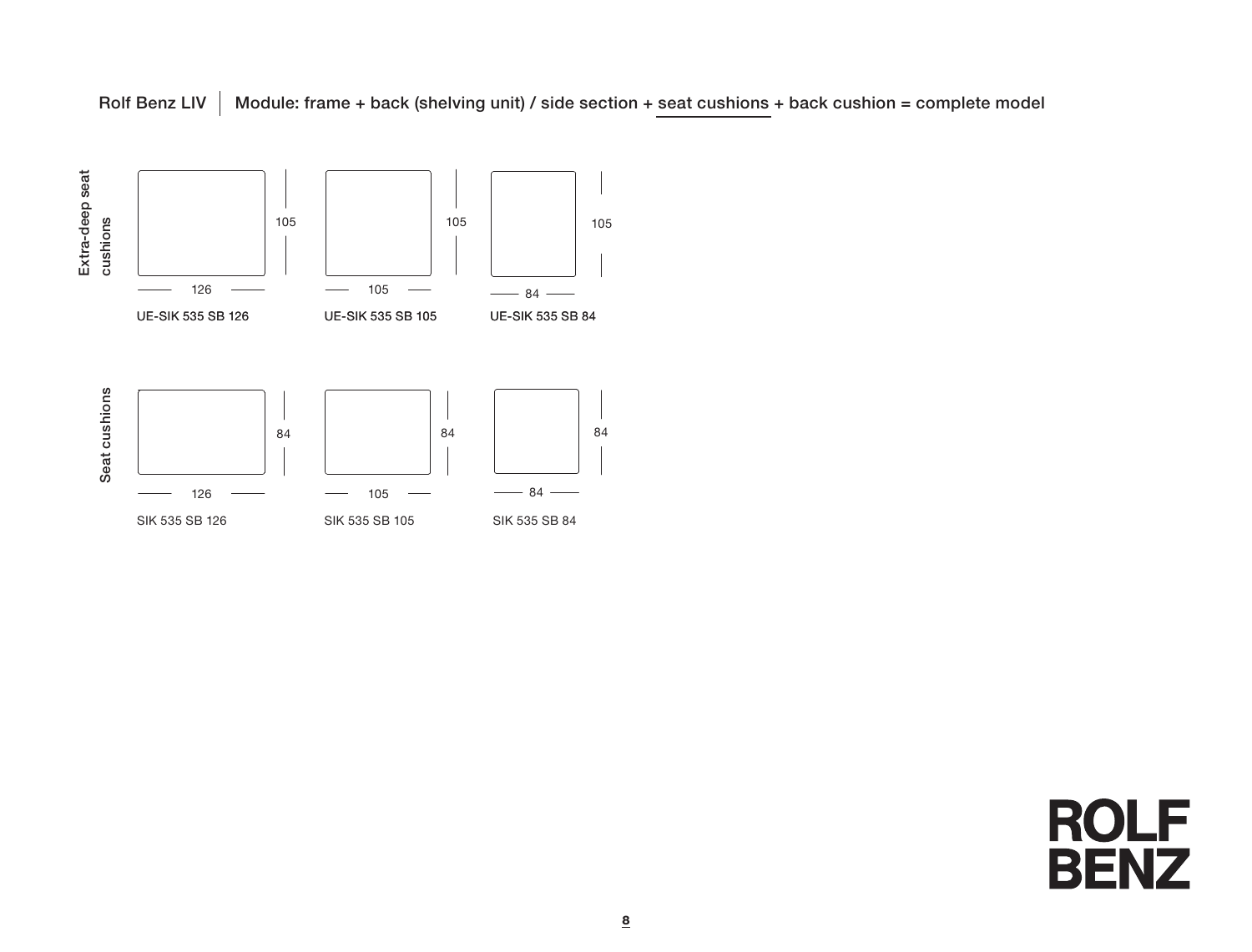Rolf Benz LIV  $\parallel$  Module: frame + back (shelving unit) / side section + seat cushions + back cushions = complete model



Back cushions Back cushions

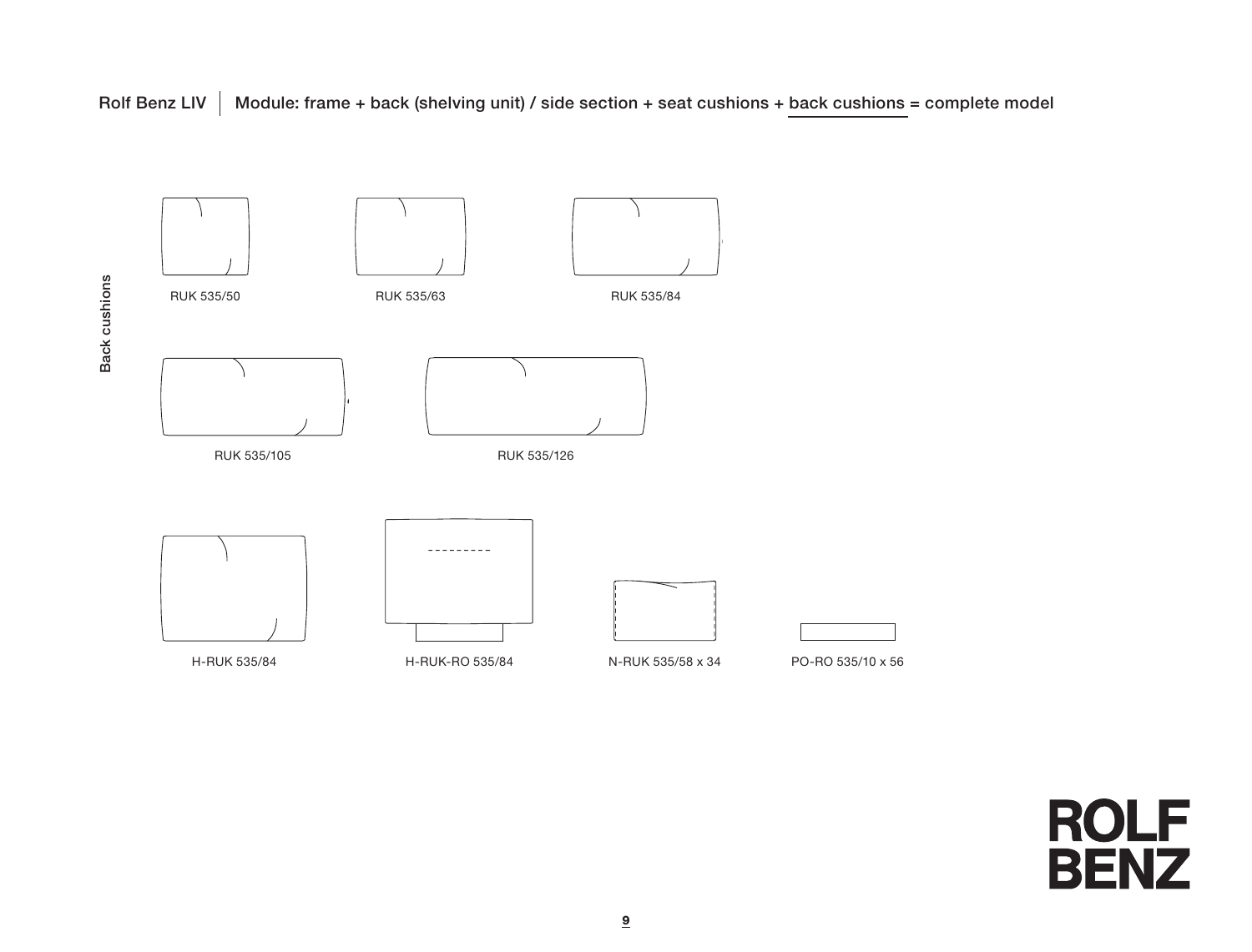## Rolf Benz LIV  $\parallel$  Combinations  $\parallel$  Sofas and armchairs

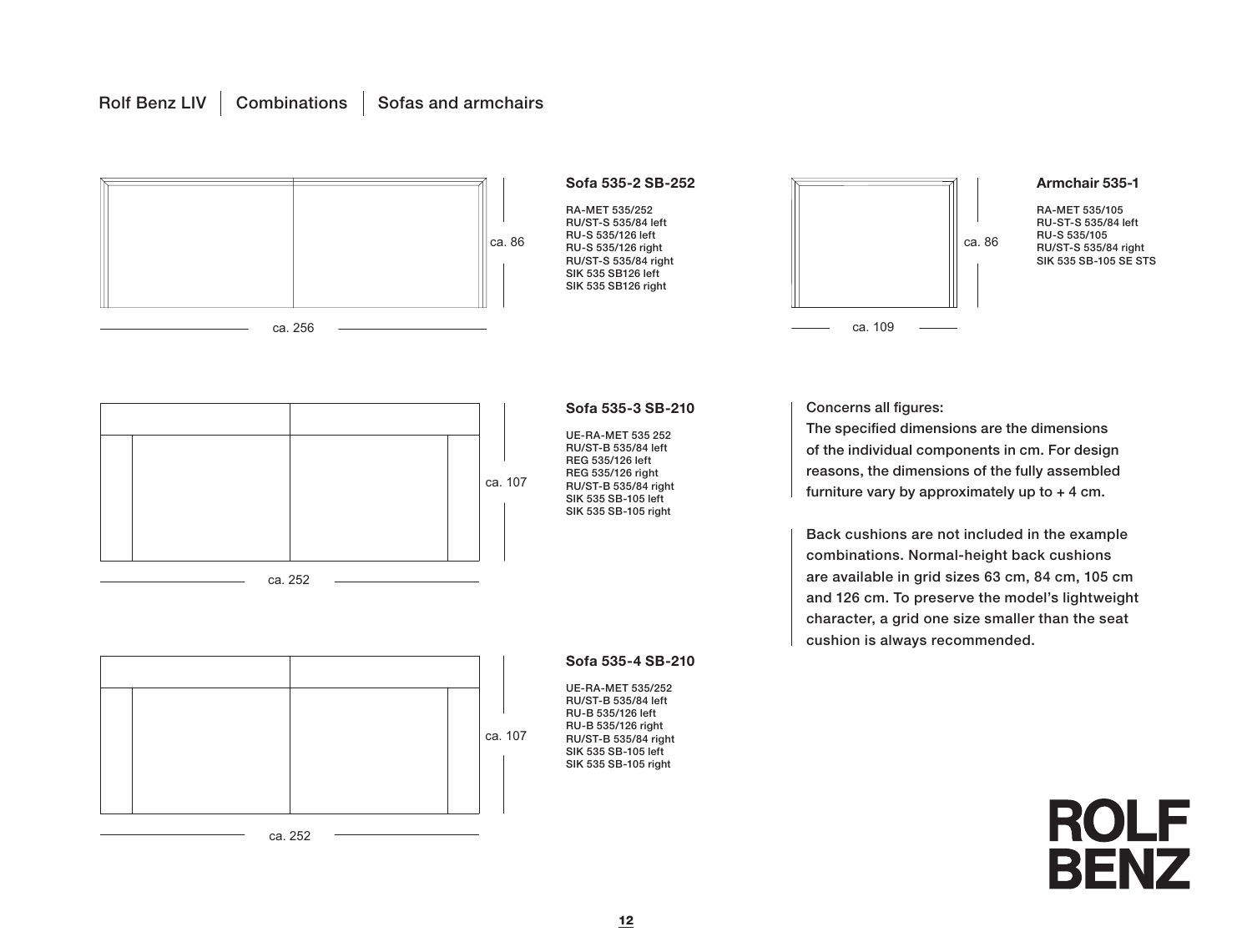### Rolf Benz LIV  $\vert$  Combinations  $\vert$  Sofas and armchairs



#### Concerns all figures:

The specified dimensions are the dimensions of the individual components in cm. For design reasons, the dimensions of the fully assembled furniture vary by approximately up to + 4 cm.

Back cushions are not included in the example combinations. Normal-height back cushions are available in grid sizes 63 cm, 84 cm, 105 cm and 126 cm. To preserve the model's lightweight character, a grid one size smaller than the seat cushion is always recommended.

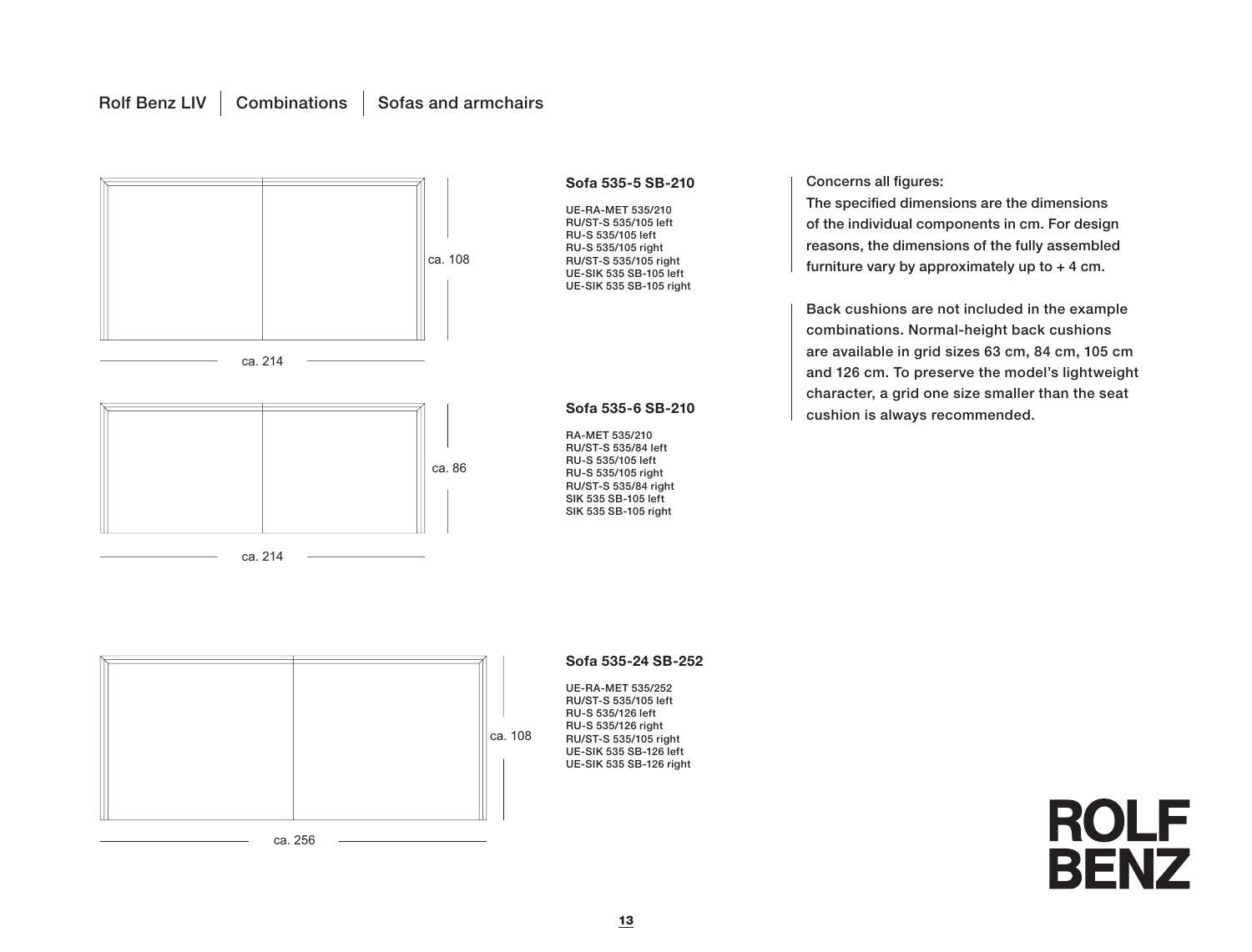## Rolf Benz LIV | Combinations | Lounge chair

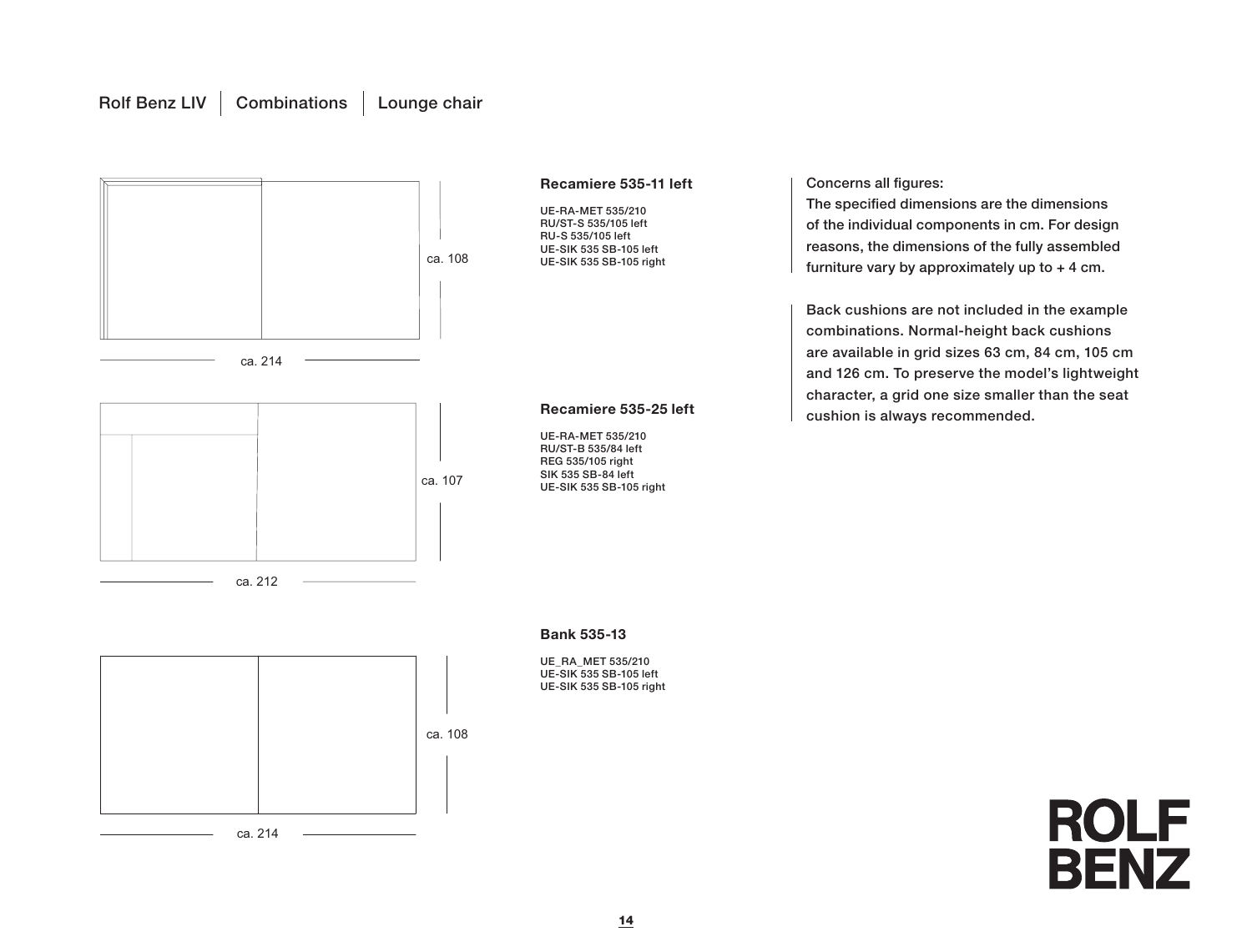

**Modular group 535-14 left**

UE-RA-MET 535/210 REG 535/105 right UE-SIK 535 SB-105 left SIK 535 SB-105 right Coupling plate

RA-MET 535/252 REG 535/84 left RU-S 535/105 left RU-S 535/105 right RU/ST-B 535/84 right SIK 535 SB-105 left SIK 535 SB-105 right

> Back cushions are not included in the example combinations. Normal-height back cushions are available in grid sizes 63 cm, 84 cm, 105 cm and 126 cm. To preserve the model's lightweight character, a grid one size smaller than the seat cushion is always recommended.

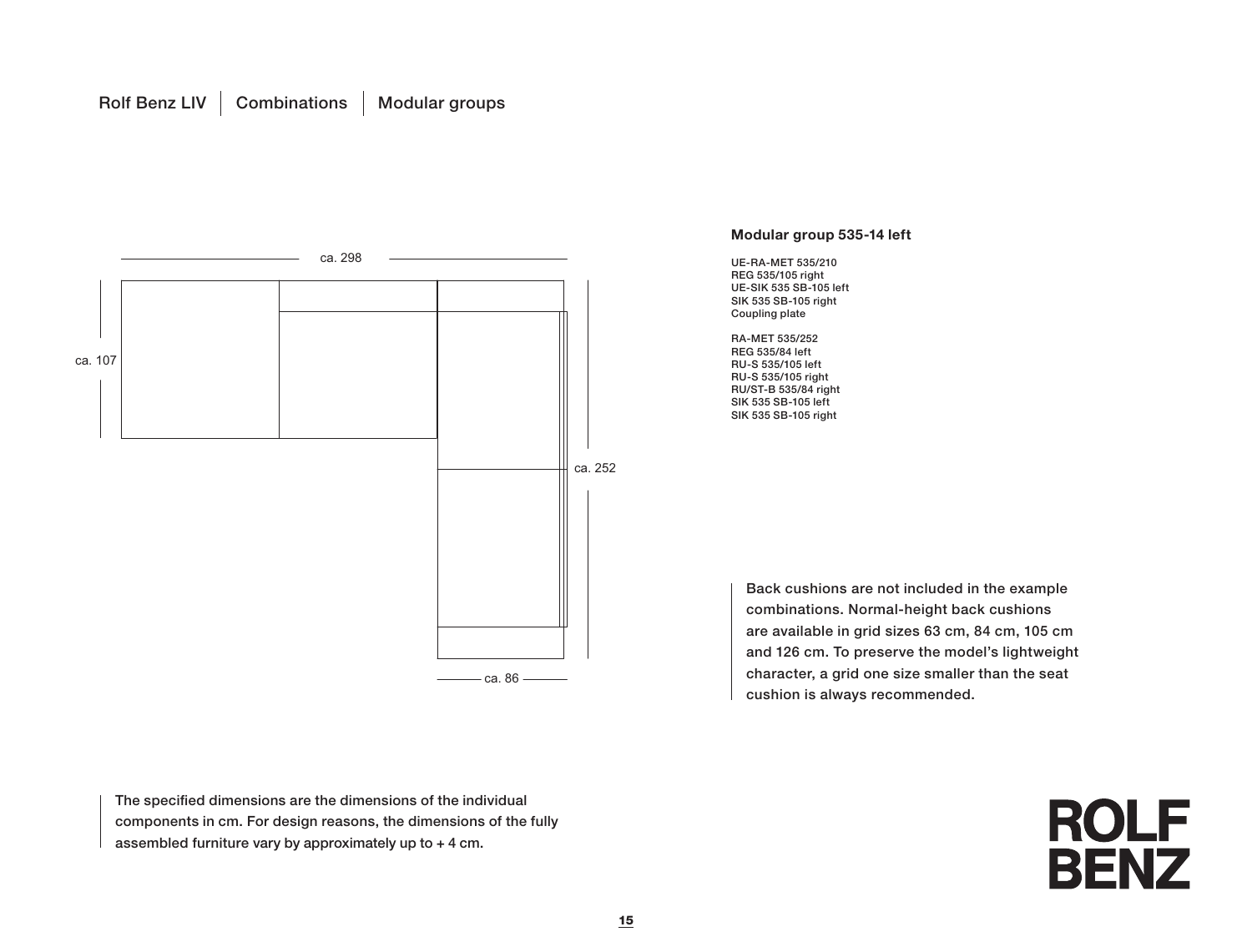

The specified dimensions are the dimensions of the individual components in cm. For design reasons, the dimensions of the fully assembled furniture vary by approximately up to + 4 cm.

Back cushions are not included in the example combinations. Normal-height back cushions are available in grid sizes 63 cm, 84 cm, 105 cm and 126 cm. To preserve the model's lightweight character, a grid one size smaller than the seat cushion is always recommended.

#### **Modular group 535-16 left**

UE-RA-MET 535/252 RU/ST-B 535 / 105 left RU-S 535/105 left RU-S 535/105 right REG 535/105 right UE-SIK 535 SB-105 left UE-SIK 535 SB-105 right Coupling plate

UE-RA-MET 535/210 REG 535/105 left REG 535/105 right RU/ST-B 535/84 right SIK 535 SB-105 left SIK 535 SB-84 right

# **ROLF BENZ**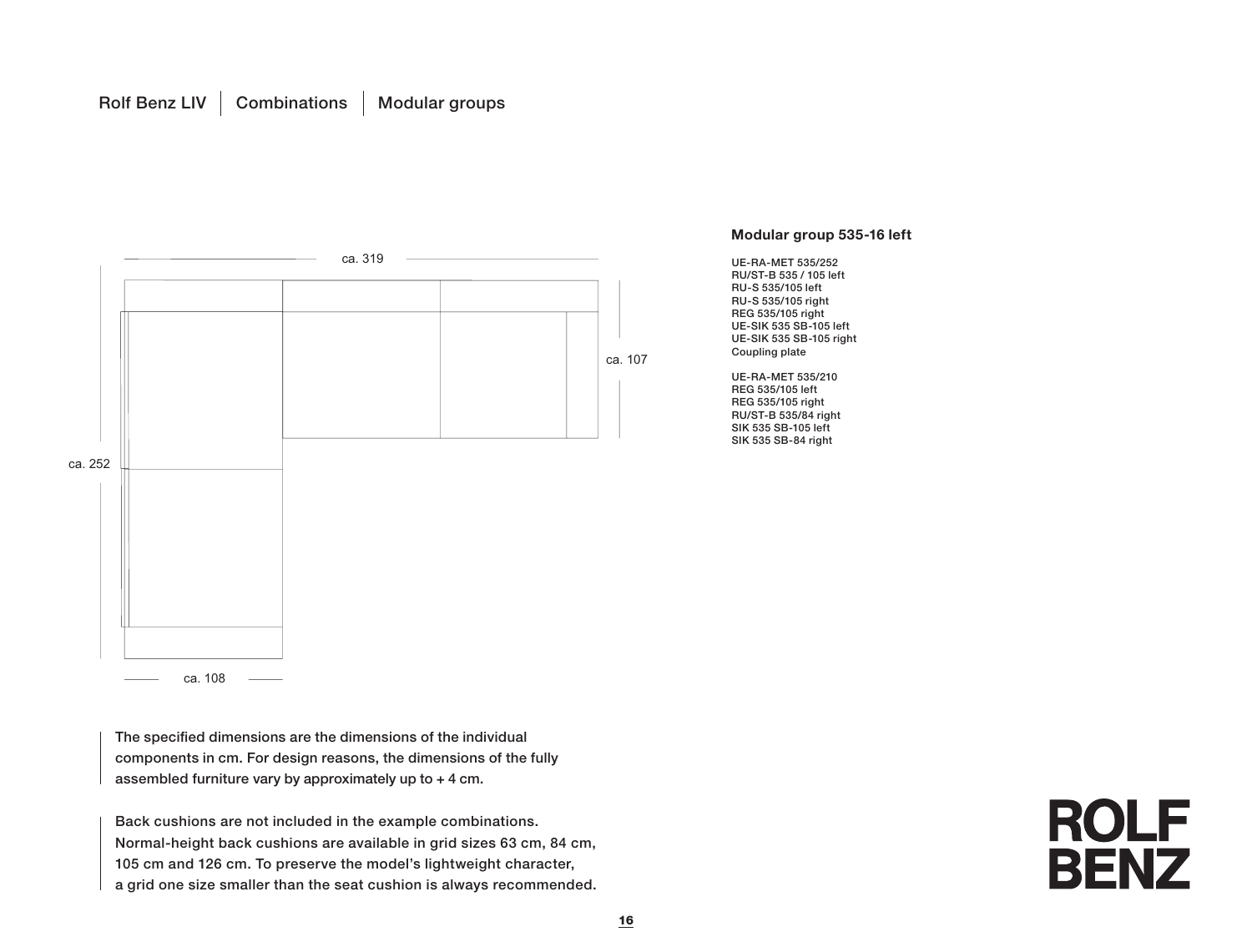

**Modular group 535-18 left**

UE-RA-MET 535/252 RU/ST-S 535/105 left RU-S 535/126 left RU-S 535/126 right UE-SIK 535 SB-126 left UE-SIK 535 SB-126 right Coupling plate

UE-RA-MET 535/84 UE-SIK 535 SB-84 Coupling plate

UE-RA-MET 535/252 RU/ST-S 535/105 left RU-S 535/126 left RU-S 535/126 right RU/ST-S 535/105 right UE-SIK 535 SB-126 left UE-SIK 535 SB-126 right

The specified dimensions are the dimensions of the individual components in cm. For design reasons, the dimensions of the fully assembled furniture vary by approximately up to + 4 cm.

Back cushions are not included in the example combinations. Normal-height back cushions are available in grid sizes 63 cm, 84 cm, 105 cm and 126 cm. To preserve the model's lightweight character, a grid one size smaller than the seat cushion is always recommended.

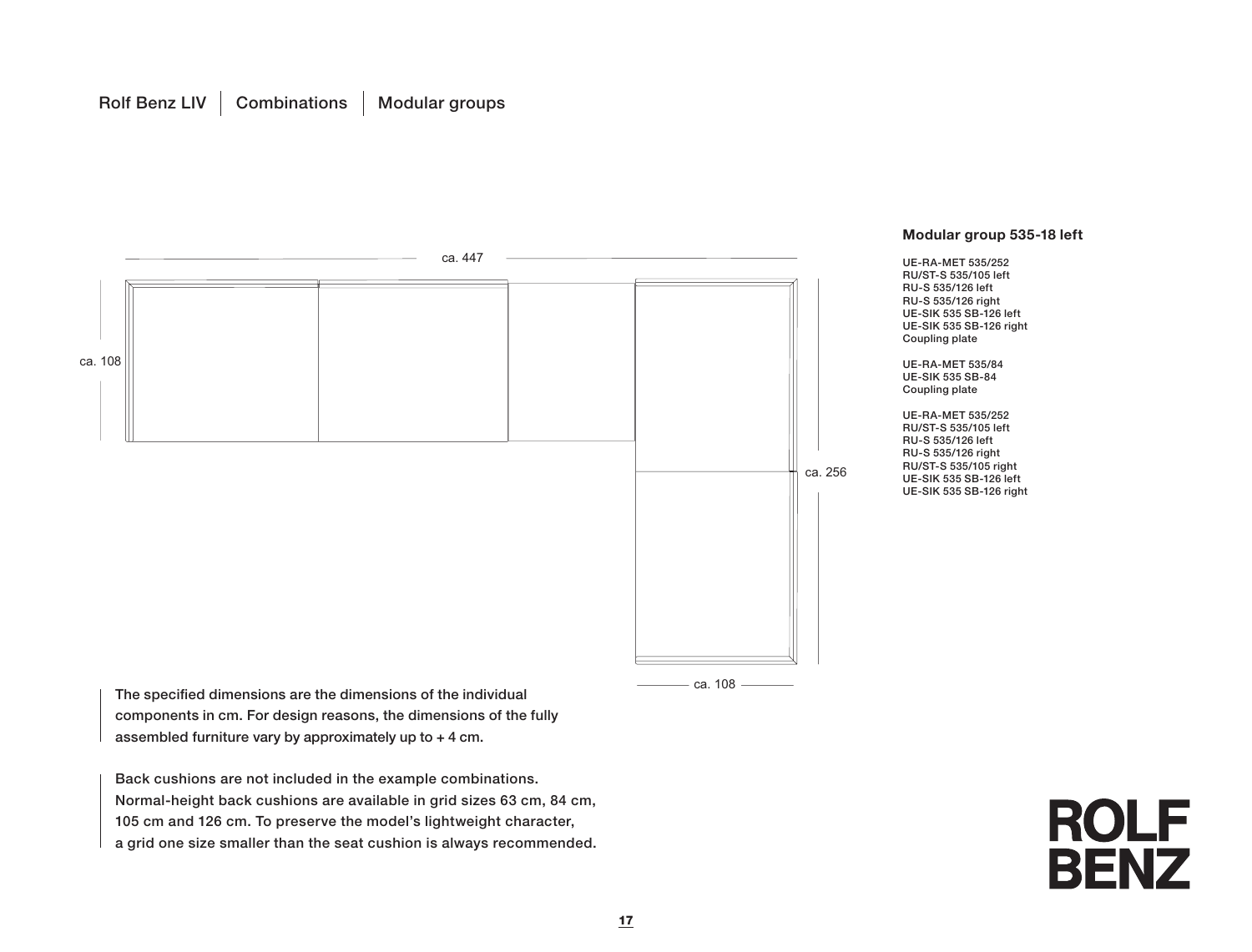

**Modular group 535-20 left**

UE-RA-MET 535/210 RU-B 535/105 right UE-SIK 535 SB-105 left SIK 535 SB-105 right Coupling plate

RA-MET 535/252 RU/ST-B 535/84 left RU-S 535/105 left RU-S 535/126 right RU/ST-S 535/84 right SIK 535 SB-105 left SIK 535 SB-126 right

> Back cushions are not included in the example combinations. Normal-height back cushions are available in grid sizes 63 cm, 84 cm, 105 cm and 126 cm. To preserve the model's lightweight character, a grid one size smaller than the seat cushion is always recommended.

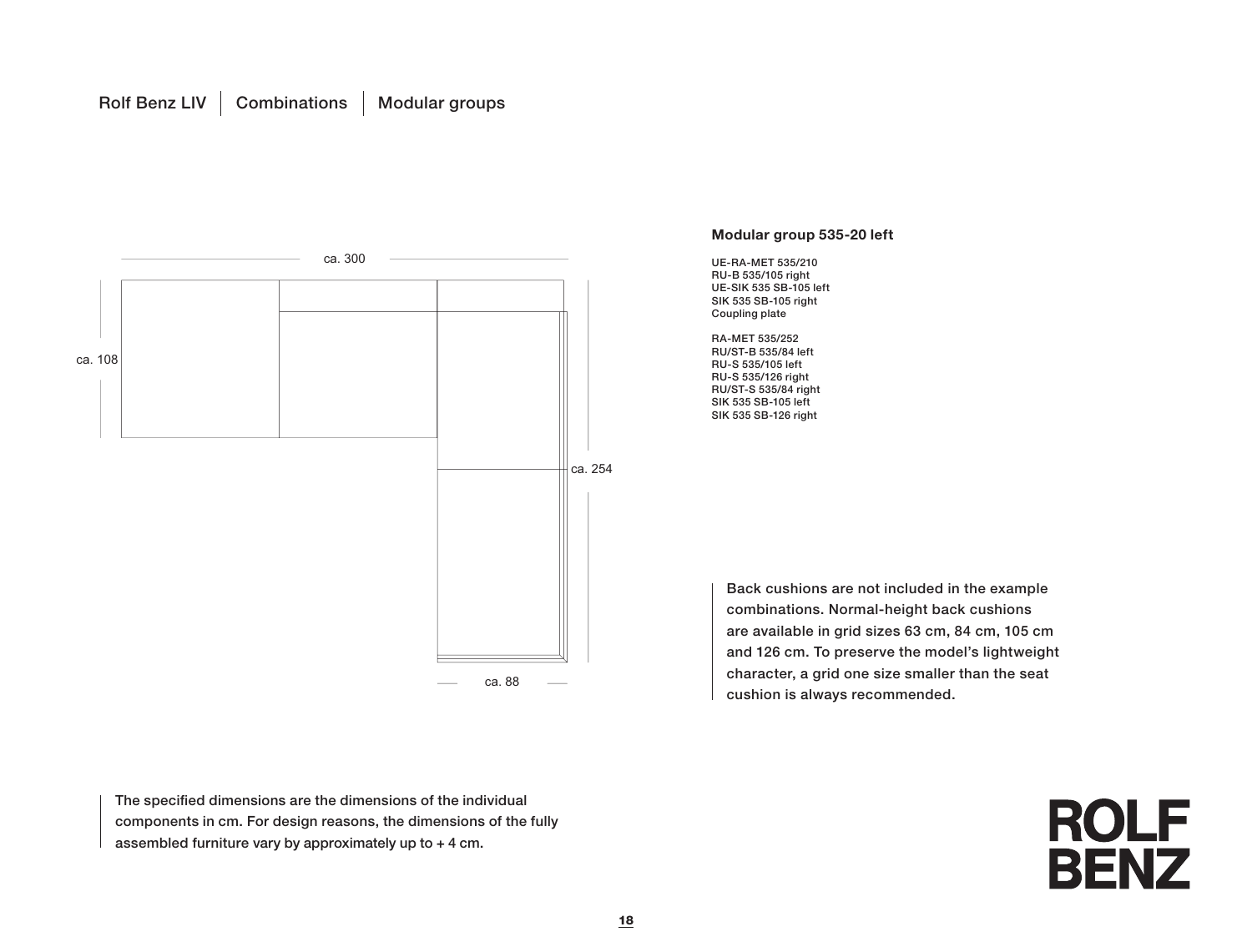# Rolf Benz LIV | Combinations | Modular groups



The specified dimensions are the dimensions of the individual components in cm. For design reasons, the dimensions of the fully assembled furniture vary by approximately up to + 4 cm.



cushion is always recommended.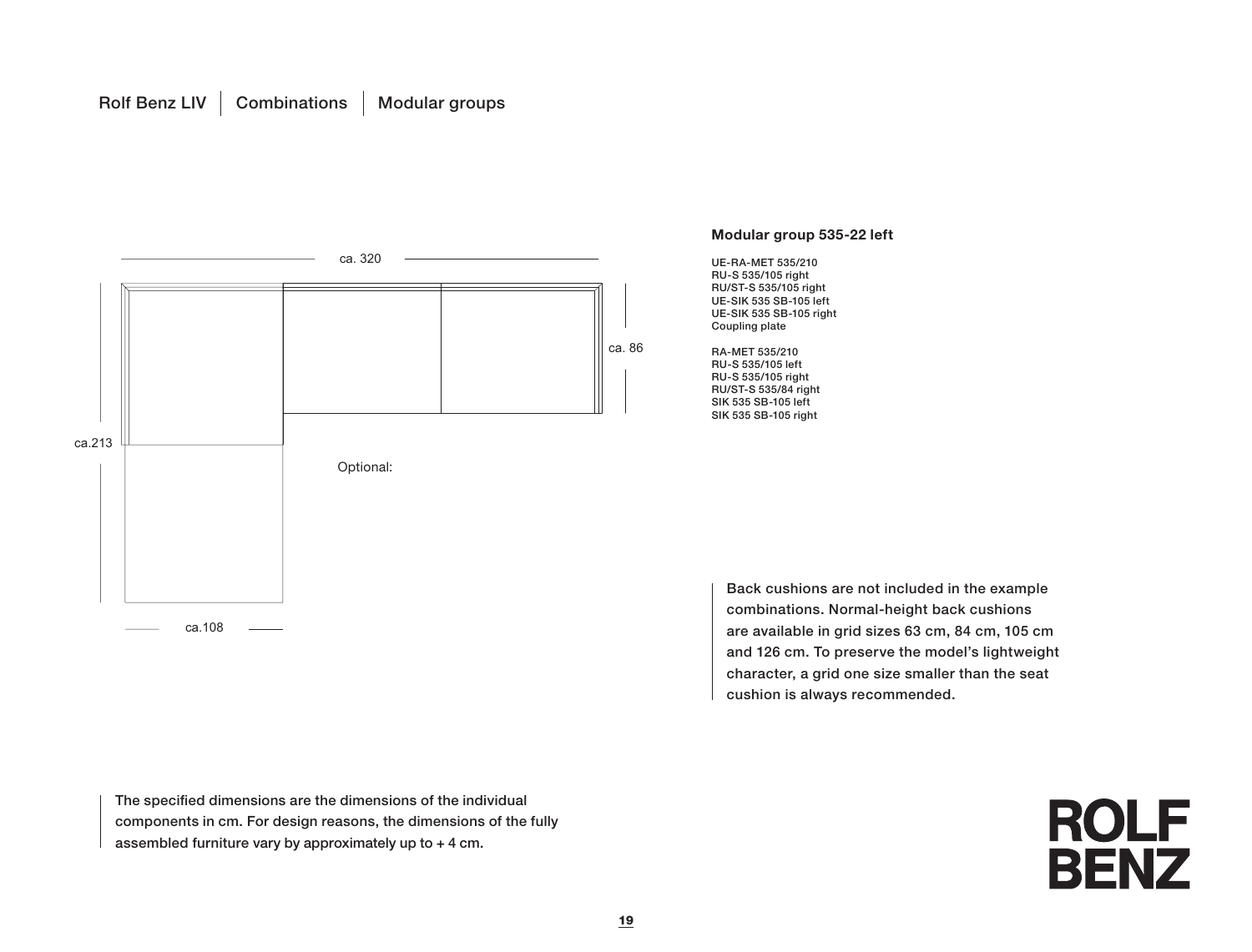# Rolf Benz LIV | Combinations | Modular groups



**Modular group 535-27 left**

Back cushions are not included in the example combinations. Normal-height back cushions are available in grid sizes 63 cm, 84 cm, 105 cm and 126 cm. To preserve the model's lightweight character, a grid one size smaller than the seat cushion is always recommended.

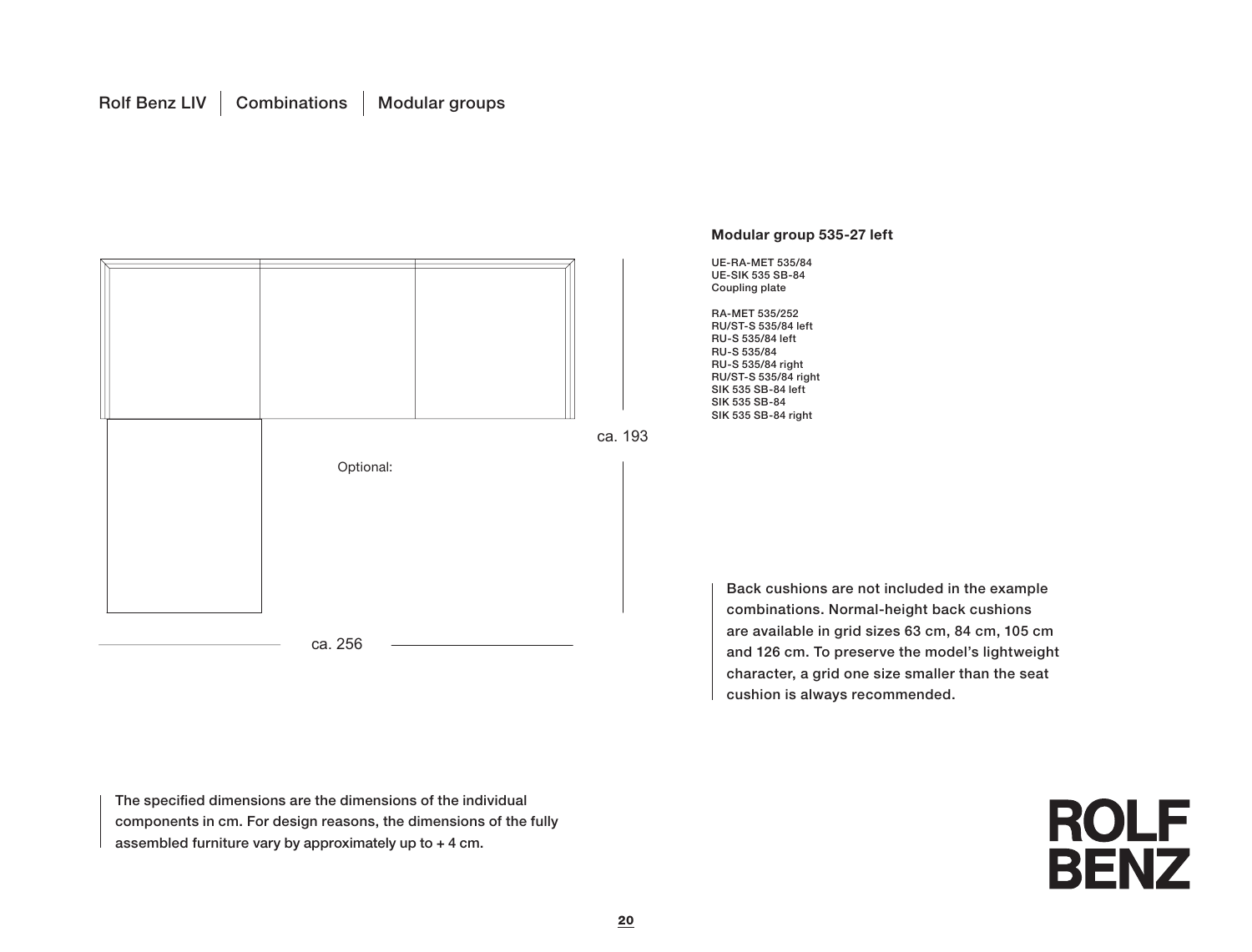

The specified dimensions are the dimensions of the individual components in cm. For design reasons, the dimensions of the fully assembled furniture vary by approximately up to + 4 cm.

#### **Modular group 535-29 left**

RA-MET 535/252 RU-S 535/84 RU-S 535/84 right RU/ST-S 535/84 right SIK 535 SB-84 left SIK 535 SB-84 SIK 535 SB-84 right Coupling plate

RA-MET 535/210 RU-S 535/105 left RU-S 535/105 right RU/ST-S 535/84 right SIK 535 SB-105 left SIK 535 SB-105 right

> Back cushions are not included in the example combinations. Normal-height back cushions are available in grid sizes 63 cm, 84 cm, 105 cm and 126 cm. To preserve the model's lightweight character, a grid one size smaller than the seat cushion is always recommended.